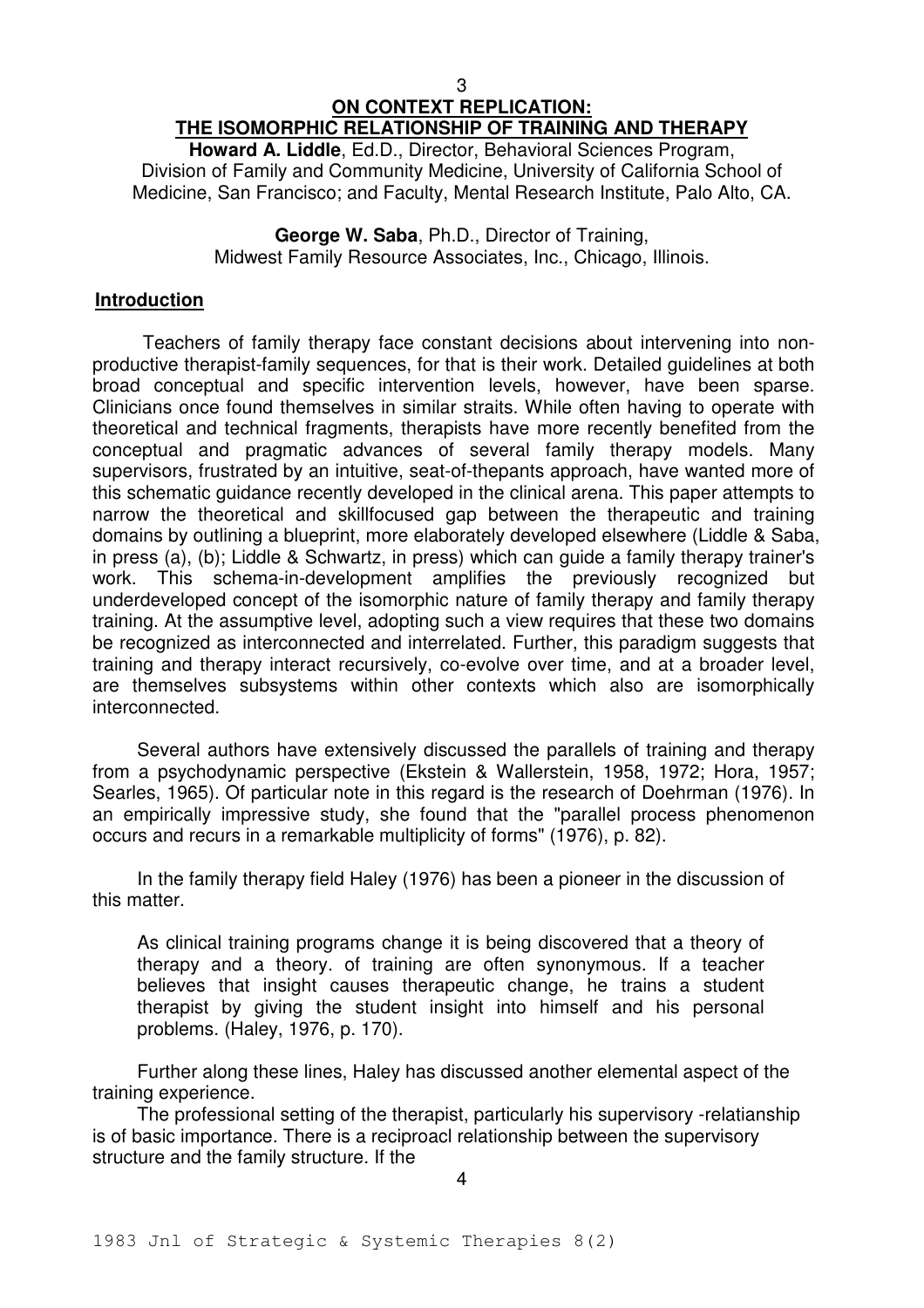authority relationship between supervisor and therapist is clear, the hierarchy in the family will be more easily restructured. When the family hierarchy is in particular confusion ...it is especially important that the hierachical arrangement of supervisor and therapist be clear and firm. (Haley, 1980, p. 62)<sup>1</sup>.

# **Definitions**

Perhaps the most lucid definition of the isomorphism principle is Levison's:

Categories which appear widely unrelated in content will reflect the same patterning of form, will be, in a word transformations or isomorphs of each other. It is important to realize that this is not idle analogizing. It is a literal belief that structure, or form, is constant in spite of changing content. (Levinson, 1972, p. 36).

Hofstadter's (1979) Godel, Escher, Bach: An Eternal Golden Braid relies heavily on the principle of isomorphism in a creative unraveling of the complex patterns of connection ("braids") that link the seemingly unrelated worlds of mathematics, art, and music.

The word 'isomorphic' applies when two complex structures can be mapped on to each other, in such a way that to each part of one structure there is a corresponding part in the other structure, where 'corresponding' means that the two parts play similar roles in their respective structures. This usage of the word 'isomorphic' is derived from a more precise notion in mathematics. (Hofstadter, 1979, p.  $49)^2$ 

The application of this perceptual framework to the clinical and teaching realms yields a way of understanding and ultimately applying the connectedness of the two. We have sought to explore the ways in which training and therapy are transformations of each other, and in a Batesonian sense ask: what are the "patterns which connect" the training and therapy domains? The teaching and clinical subsystems are viewed, to borrow Keeney's (1979, p.126) term, as "intertwining relational fields," constantly influencing and being influenced by the other (as well as broader systems within which therapy and training exist). Tracking the reciprocal and recursive relationship of these subsystems by means of the isomorphism principle provides the richness of vision alluded to in Bateson's dual or double description phenomenon. Articulating these points of connection, in this sense, provides a deeper understanding (Bateson's "depth perception") of each domain. Further, in an immediately more applicable sense, using the principle of the isomorphic relationship of training and therapy allows construction of a meta-framework for trainers in search of conceptual and pragmatic direction.

Although the isomorphs of training and therapy in this paper are discussed from a Structural-Strategic theoretical orientation, the principle being exemplified transcends any one school of thought. Broadly speaking, we have been interested in the ways one's theory of therapy is represented (through our premises and procedures) in one's theory of training, and vice versa. We postulate that the isomorphism principle has relevance within any theoretic frame of reference. The reader is encouraged to trace the isomorphisms of his/her own model of training and therapy.

#### 5

The Isomorphs of Family Therapy and Family Therapy Training The interrelationship between one's theory of the mechanisms of therapeutic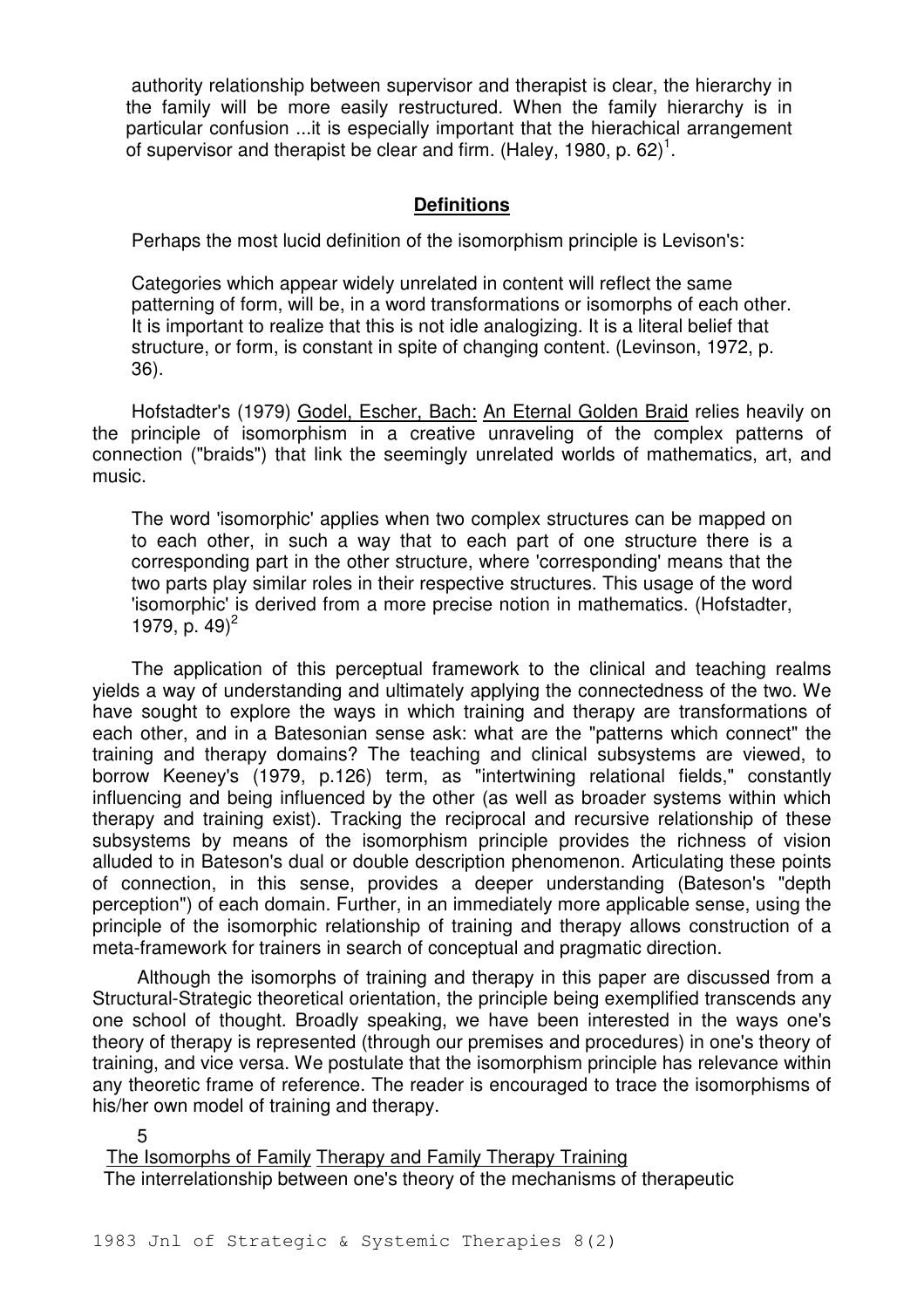(family) change and one's view of the mechanisms of trainee learning (trainee change), provides a beginning point of correspondence between a model of training and model of therapy. In Structural-Strategic therapy, the introduction of greater complexity into family systems is defined as a central objective. Likewise, training from this viewpoint is guided by an overarching training objective: the generation of a broader conceptual and behavioral range (complexity) with trainees. Further, just as the therapist challenges the realities of family members, the trainer similarly challenges the often narrow, unidirectional, and monadic epistemologies of trainees in order to facilitate adoption of a contextually sensitive, systemic orientation.

Just as Structural-Strategic therapists emphasize the competencies and untapped resources of their families, trainers from this orientation parallel this accessing of strengths with their trainees. Rather than working only from a deficit-focused view of trainees, supervisors build upon existent, but previously unavailable resources. The importance of a clinician's ability to skillfully blend support and challenge also exists in the training domain. From this view, trainees learn/change when they are challenged in conceptual and behavioral ways, yet these challenges lose their efficacy without support.

**A** Structural-Strategic therapist is a creator of contexts, an architect of settings that can allow alternative transactions to occur. Minuchin discusses how different social contexts influence different "partial **selves"** to become evidenced. A trainer's task is to create a learning context that accesses the most therapeutic partial selves of the trainee. In therapy, such contexts are created through the technique of enactment--a procedure which prepares, then puts family members in direct contact with each other. It embodies, in an experimental and experiential fashion, a direct challenge to present patterns of relating, and introduces a new arena for change. The corresponding locus for change (learning) in the training domain **is live** supervision (Montalvo, 1973; Liddle & Schwartz, in press). This context emphasizes a learning-by-doing philosophy (experiential aspect), and values a spirit of risk-taking in trying on new behaviors (experimental aspect). Just as therapists organize enactments among family members, so too do supervisors organize contexts between the therapist and the family.

In therapy, such risk-taking and trial-and-error behavior must occur under the safety net of a solidly joined relationship, as controlled crises are induced to push families beyond previously handicapping thresholds of behavior. Relationships between therapist and trainer are no less crucial. Similar crisis induction occurs in the learning process, also requiring a relationship context capable of tolerating such stress.

Both therapeutic and training relationships are viewed as interpersonal systems. Thus, many dimensions common to all human systems can be identified as relevant. Therapeutic systems are organized along mutually negotiated/maintained hierarchies, are comprised of subsystems **delineated by boundaries** focused in their functioning. Training systems are no exception in these regards Accordingly, problems of continually violated hierachies, enmeshed or disengaged

#### 6

subsystems, and the lack of clear, workable goals can plague both therapeutic and training systems.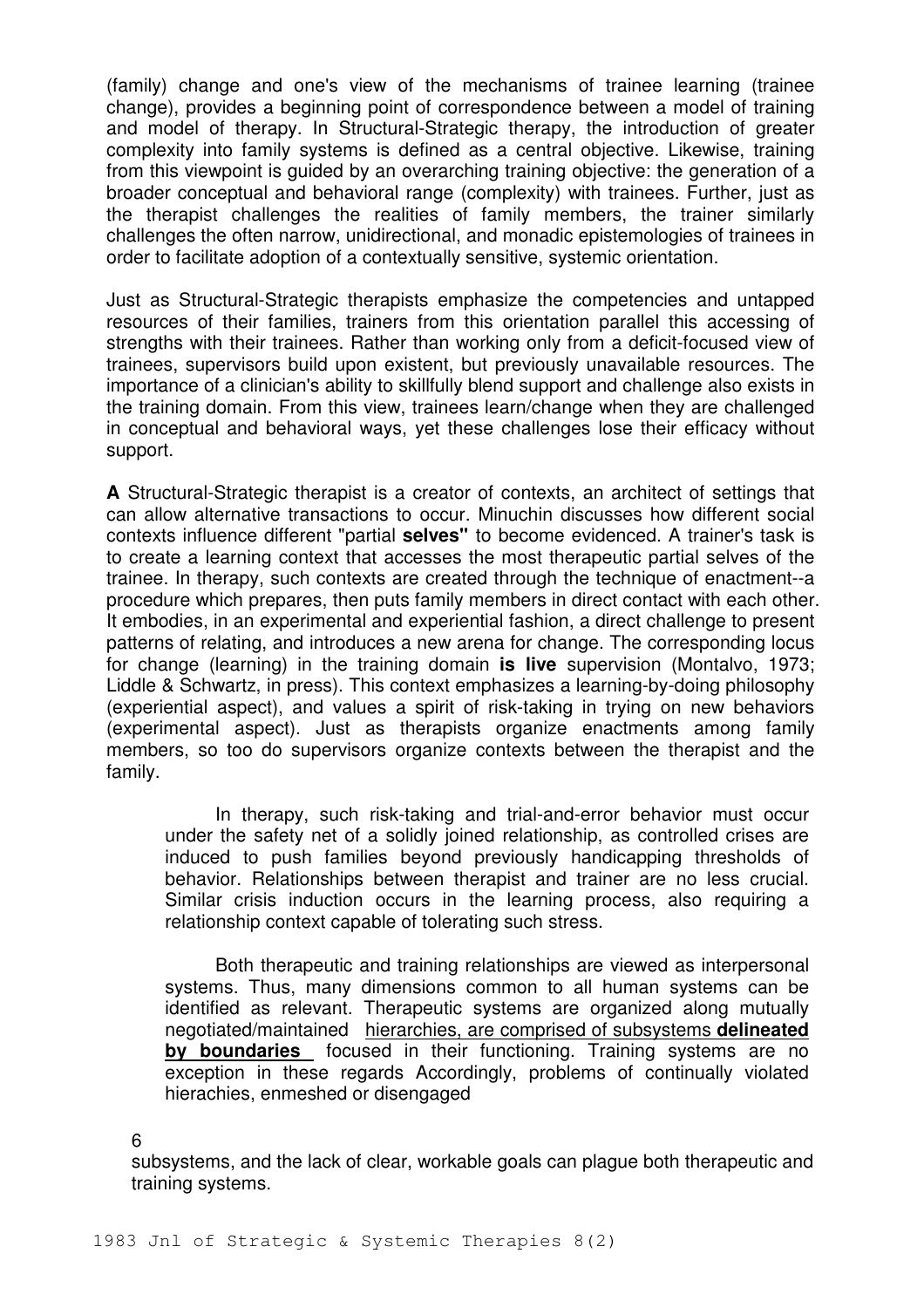Structural-Strategic therapists and trainers believe that change and therapy are best thought of as occurring in stages. Both systems develop and change over time. At another level, the family life cycle concept is paralleled by a similar evolutionary view of the trainee's developmental/learning cycle, as students encounter predictable tasks and crises in their training.

In assessing family dysfunction, therapists from this approach always include themselves in the unit of observation and diagnosis. Correspondingly, supervisors recognize their participation and membership in their assessment of the training system. For both therapy and training, assessment is not a one-time event. Rather, it continues throughout the clinical and educational process. Further, assessment is not divorced from **intervention in** either domain. That is, therapists and supervisors alike use feedback from their interventions to shape future change efforts.

Change facilitated in a family is often managed and consolidated to insure its permanency. Likewise, a trainer must utilize a network of skills to help students seal, generalize, and transfer learning which has occurred. Concerns for consolidation occur both at the **micro-level** during the training process as learning occurs, and at the macro-level with the termination of supervision, as trainees meet the political consequences for adopting a new epistemology.

## Mirroring of Sequences

Thus far wee have provided a broad sketch of several areas of isomorphic connection between training and therapy. At this point, let us examine in more detail one of the most obvious and basic areas in which the teaching and clinical subsystems influence each other. We have termed this dimension the mirroring of sequences.

Cognizance of how sequences and patterns of interaction replicate themselves at different system levels has long been of value to clinicians. Therapists track and eventually utilize this mirroring of sequences/patterns, as well as the manner in which such things as affect, mood, energy, and content are replicated in various subsystems of the family. Just as there is a mutually influencing interrelatedness to a family's different subsystems, so too is there a similar process of interconnection between the training and therapy domains. This allows, for example, parallel sequences of interaction to occur in these subsystems. For instance as a therapist becomes overinvolved in amassing more and more content, the observing supervisor, unable to recognize and break pattern, mirrors the preoccupation with verbal description by not intervening. Here, induction into a morass of content has occurred in both the training and therapy domains.

Knowledge of a system's tendency to replicate patterns at all levels of that same system is both a framework for understanding, as well as a tool for dealing with the inevitable induction in which trainers become involved. Live supervision cannot guarantee non-induction into cyclical, unproductive sequences of interaction. The glass separating the supervisor from the therapeutic system often

does not prevent that supervisor's unwitting participation in non-therapeutic patterns in a session. As but one supervisory technique, live supervision allows us a useful but not infallible vantage point, as well as a means of offering immediate help to the therapist/trainee.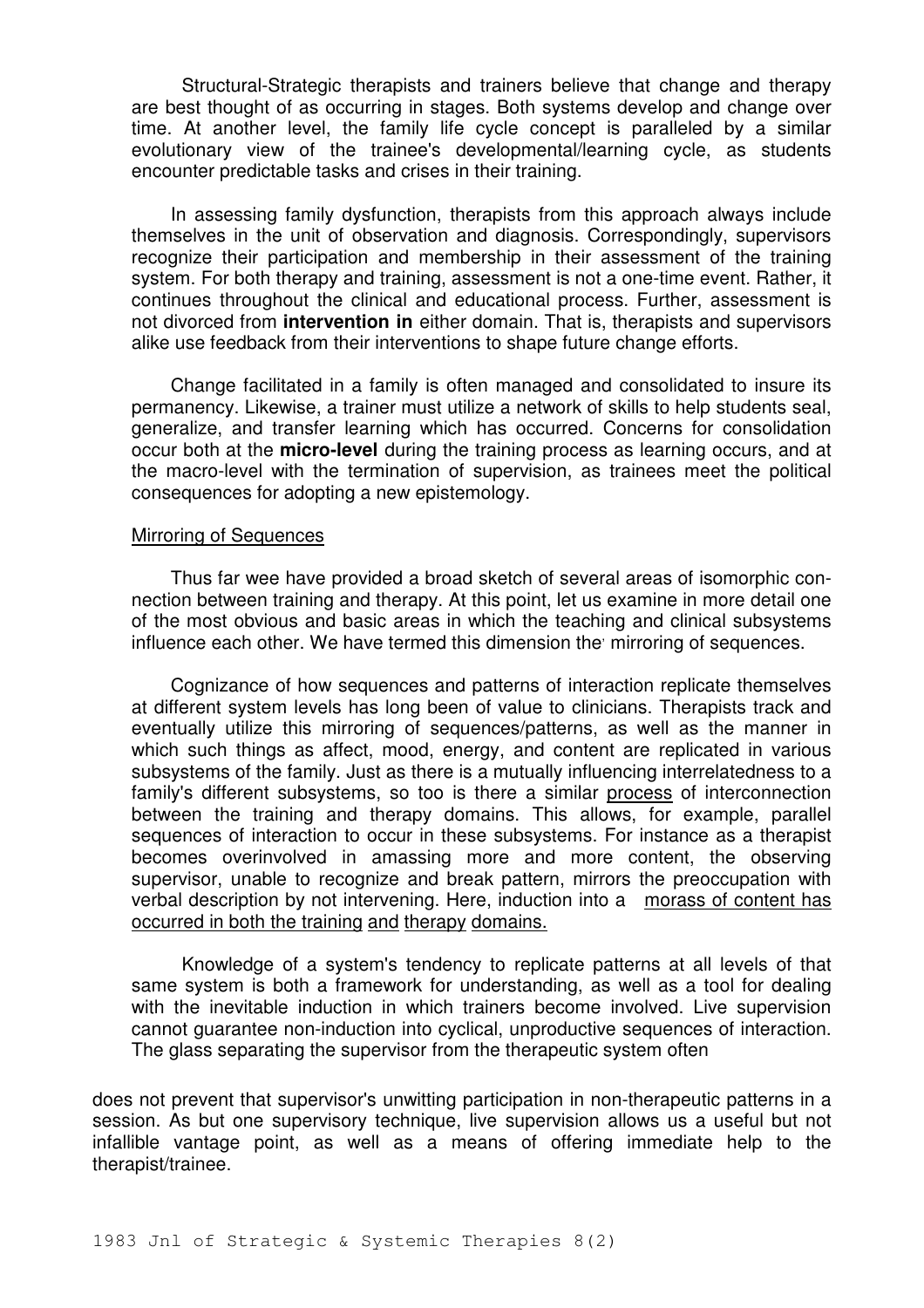Let us extend the previous example by adding more detail and offering a possible solution. Consider the situation in which a single-parent mother is hesitant and vague in dealing with her youngster's obstreperous behavior during a session. The therapist finds the behavior disruptive yet continues to ask the mother for additional information about the youngster's behavior at home, in school, and with friends. The mechanism of live supervision lets the supervisor intervene to get the therapist back on track. The therapist is told that he already has sufficient data to intervene. He agrees and complies with the suggestion to try and help mother deal more effectively with the child's behavior in the session. It is to no avail. The therapist cannot keep mother focused on the child's insession disruptions. His interventions end in a speech by the mother in which she provides more examples of the misbehavior. Increasingly, the therapist feels the pull to do something himself with the child in the session, since repeated efforts with the mother have failed. Not surprisingly, as these sequences repeat during the session, the supervisor, too, experiences the tug toward abdication--the tendency to treat the therapist as if he might not be capable of competent behavior with the family. The supervisor might respond by abandoning the proposed direction. Or, he might decide to do the intervention himself--in both cases concluding that the therapist would be unable to succeed. Here, a trainer's knowledge of how sequences, content, mood, etc., have a tendency to be replicated within differing subsystems is, if not preventative, then at least suggestive of a useful supervisory intervention.

So much of a supervisor's effective behavior in these situations is dependent upon an ability to assess a (sub) system's functioning. As in therapy, supervisory assessment is ongoing, always includes the assessor (observer), and can be seen as the results on one's interventions (Minuchin's dictum: diagnosis is the result of one's interventions/assessment is based on a family's response to our therapeutic probes). In our example, the supervisor's assessment is similarly made on the feedback from several interventions. The trainer notices how the therapist lets mother off the hook during the session--his lack of focus and follow-through with her is replicated in the dyadic context of mother and child. During a behind-the-glass consult, the therapist declares: "I just don't know what to do, I can't get her to help the child behave." By this point, the supervisor realizes that, to use the phrase descriptively, "frustration and abdication are operating in the therapeutic system." The supervisor clearly does not want to become part of or perpetuate this process, which he has judged to be nonproductive and oriented toward keeping the family's (and therapist's) pattern s) the same. Moving out of sync with patterns not syntonic with therapeutic/supervisory goals is often difficult, but is aided by an accurate assessment of the sequences in the therapeutic and training subsystems, as well as by a sensitivity to our own affective responses to the system's feedback.

What is the next step, then, in transforming training and therapy's isomorphic connection into a concrete, workable reality? The supervisor must become clear on <sup>th</sup>e n<sup>at</sup>ure of th<sup>e</sup> seq<sup>ue</sup>nces, content, mood, etc., desired in the

8

therapeutic system deducing the rules which would be in operation when the target behaviors occur. Then, by establishing these rules with the therapist, and in essence, replicating the hoped for therapist-family interaction, affect, etc., with the trainee, the therapist will be more likely to help transfer (replicate) this new context with the family. Thus, we must not only see the replication of pattern s) between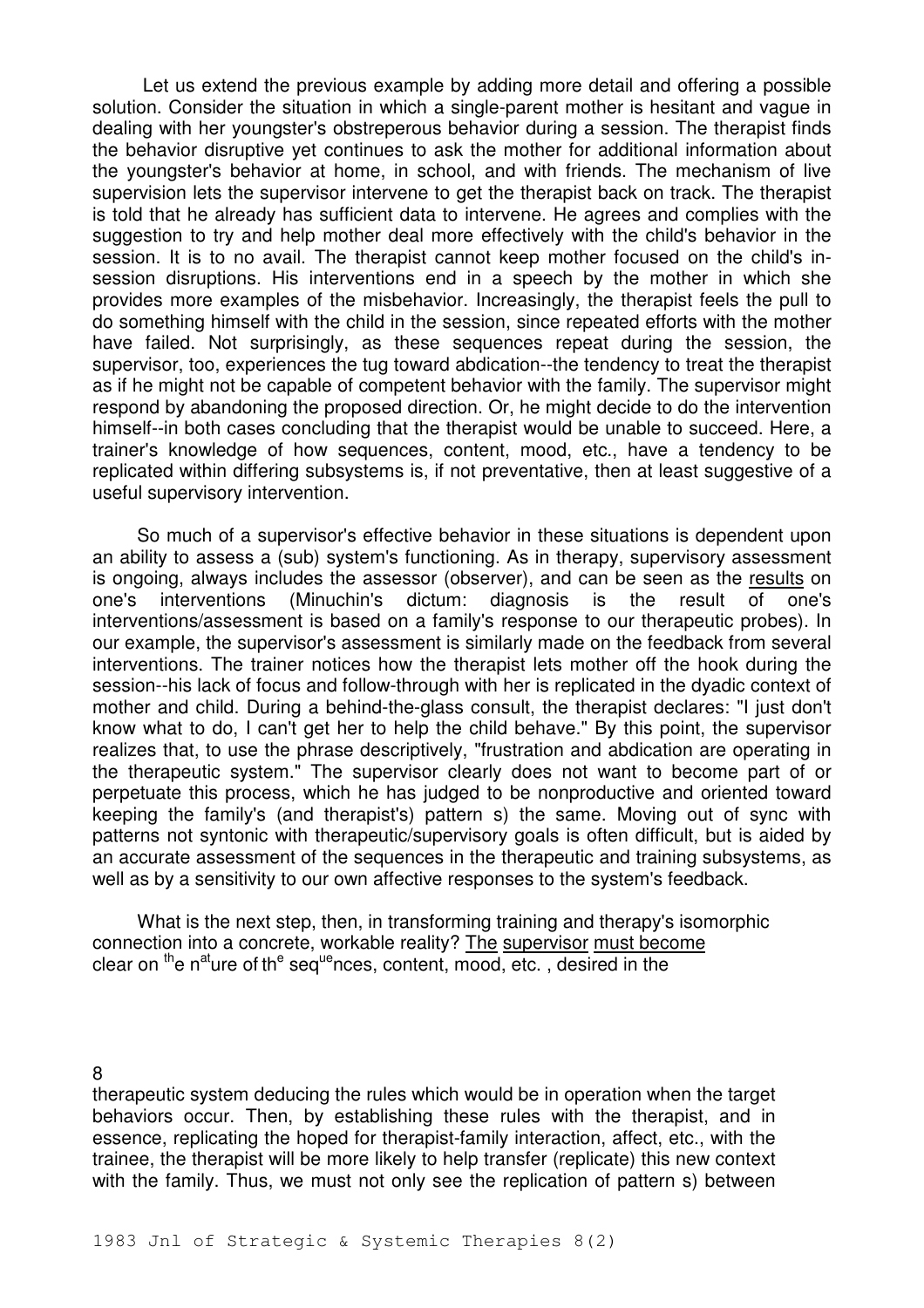subsystems as potentially negative. The phenomenon of context replication can be used in an intentional way to meet our training and therapeutic goals.

Consider, for example, the therapist who has difficulty in creating needed intensity in sessions. In an interview situation, our therapist both contributes to and complies with behaviors which lighten and/or divert the affective intensity away from developing conflict. In this case the therapist becomes uneasy with a basic unbalancing operation, in which he is required to temporarily but unequivocally take the side of a beleagured wife. Here the supervisor's ability to conceive, construct, and engage in an enactment with the trainee in a manner similar to that desired between therapist and family (and eventually between wife and husband) might be instrumental in facilitating the needed shift. Thus the supervisor changes in relation to therapist, therapist changes in relation to family, and family members change in relation to other family members. Still, one possibility at this point is that the hesitancy and the lack of conviction in the therapeutic system can become operative in the supervisory system as well. In intentionally (perhaps unavoidably) lineal language, the training subsystem can "catch the dysfunction of the adjoining therapeutic subsystem." (The examples are intentionally unidirectional for illustration purposes. The ripple effect between subsystems is, of course; never only in one direction.)

On the other hand, in this example, the supervisor might challenge the reality of the trainee in the same way in which a therapist does so with a family member. To heighten the needed intensity and focus, our supervisor might have a duringsession consultation with the trainee in the observation room. Trainers, like therapists, are attuned to how realities are created through spatial manipulation. What might our supervisor say to begin the desired process?

The wife gets right on the verge of being able to negotiate with her husband then backs down. Your attempts to side with her have not been firm or clear enough. Stay with her longer during the next sequence in which you're preparing her to talk with him. Then, only help her as necessary when she discusses the issue with her husband. I know this is hard for you to do, but you're at a critical point now with them. I think you can push past your own discomfort here and stay on her side long and hard enough so she can begin to really deal differently with her husband right here in the session--that's your goal."

In this instance the supervisory intervention emphasises intensity, the stage of the intervention (supervisory interventions like their therapeutic counterparts also can be thought of in stages), and in part, gives "permission" to do something with which the therapist experiences difficulty. In another sense, through the supervisor's tone and style of delivery, the consultation itself was an intense, focused, stage-specific, and side-taking (supervisor unbalances therapeutic system by siding with the therapist) enactment.

9

If the therapist's behavior changes during the next few sequences with the couple the change could be explained through insight/understanding or modeling theories, but from the present framework, our theory of trainee change parallels that of family change (which are different from modeling and insight). In this example, several domains which work at the intersection of training and therapy are in simultaneous interaction. First, the intervention challenges the reality of the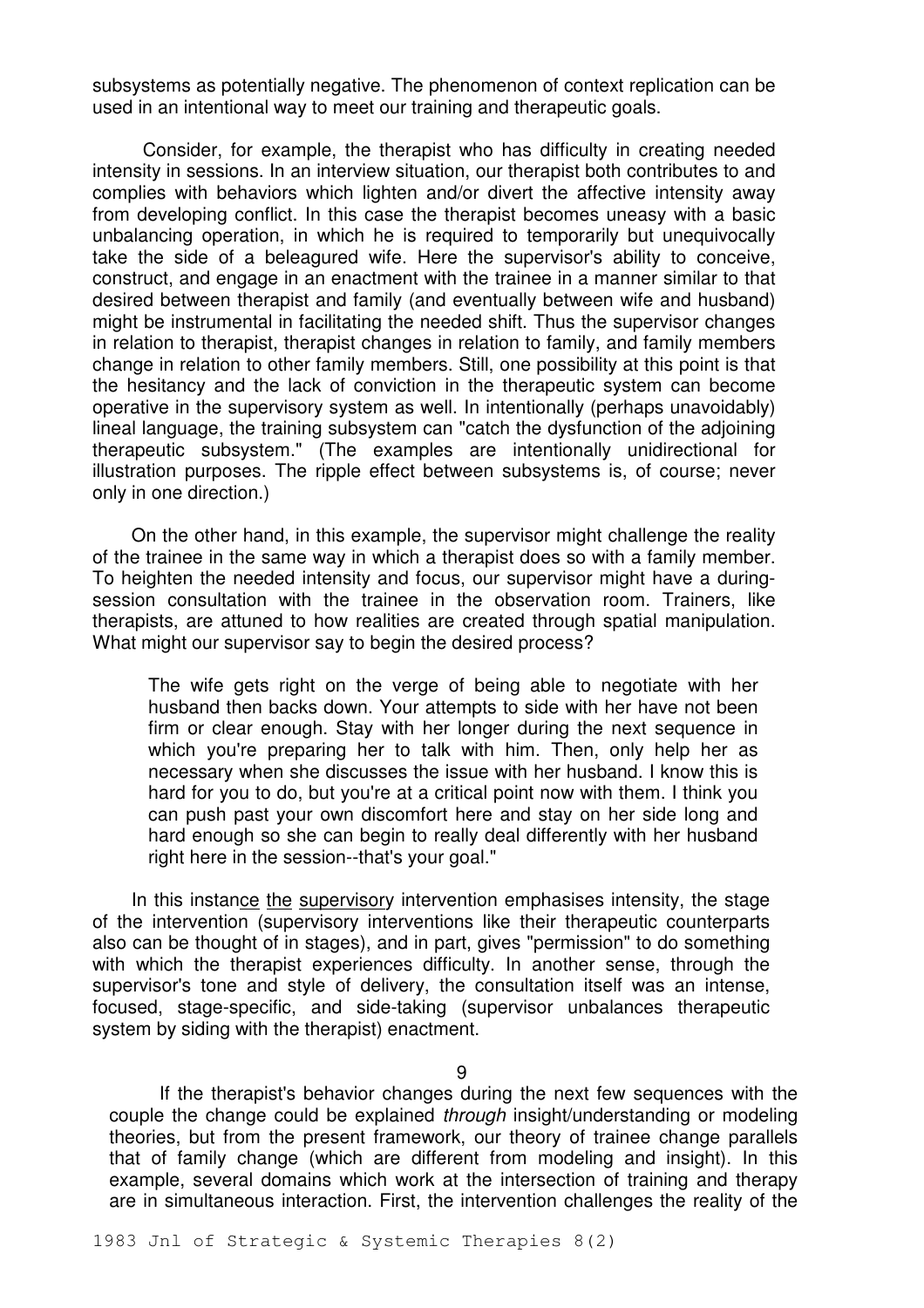therapist. His statement about now knowing what to do becomes transformed into a new possibility of change. Ultimately, of course, the reality of the family is challenged as well. The couple's reality of: "I can't talk with him about that"/"She can't talk to me in that way," evolves to a dialogue in which the partners negotiate disagreements together, with greater parity. The intervention challenges these versions of reality in a manner which offers support, emphasizes competence, and pushes the therapist, and couple, past previous thresholds of behavior. In this fashion, the behavioral range and complexity of our therapist and couple was broadened. Central to this process is the supervisor's flexibility and own range of alternatives--the ability to use one's self in a myriad of ways with the trainee. The therapeutic phrase "use of self" applies equally to trainers. Finally, in our example, new experiences of relational reality were created--first between supervisor and therapist, then between therapist and the couple, and finally between the couple themselves. Similar to clinicians, supervisors are knowledgeable in the ways of constructing contexts of interaction-interpersonal events which offer alternatives to supervisers and family members alike.

## Summary and Conclusions

Clearly, the isomorphic nature of training and therapy can be examined at multiple levels, from the assumptions **governing change/learning** to the **skills** necessary for both. **Again** such an analysis is viewed valuable for trainees regardless of their particular theoretic allegiance. While such a framework can serve'as a map of an often **vague territory,** the representation should not be confused for that which is represented. This blueprint is neither a solution, nor a panacea for all supervisory ills. As an arbitrary framework, it highlights relevant isomorphs between two related domains, spotlighting what is similar between domains that are different. However, alternate and complementary schemas are ,necessary and should be<sup>\*</sup> explored. For example, the examination of what is different between the two domains that are similar would be quite valuable. Such an analysis clarifies that training and therapy are two different processes and should not be seen as interchangeable. An overemphasis or **overly literal**  translation of the isomorphic relationship could lead to the erroneous conclusion that training is simply therapy with one's students.

Further, this 'phenomenon 'of context replication is not conceived in a lineal, unidirectional way. Rather, the rules of a system and the context itself serve to constrain and influence the behavior of its members. It is less than useful to assume an overly predictive, "if-then" position on inter-subsystem influence. Rather, we suggest adoption of a posture similar to that utilized by physicists in their resolution of the particle/wave paradox. They speak of matter, at the subatomic level, of not existing with a reductionistic certainty, but as showing "tendencies-toexist: Similarly, atomic events do not occur with certainty at definite times and in definite ways, but rather show "tendencies to occur"

10

(Capra, 1982, p. 80). Such analogies allow us to think about context replication and mirroring of sequences in other than the familiar, but anachronistic, dominoeffect, causeand-effect ways.

For now, however, it is hoped that this developing sketch of the isomorphic nature of training and therapy can begin to close the conceptual gap between the training and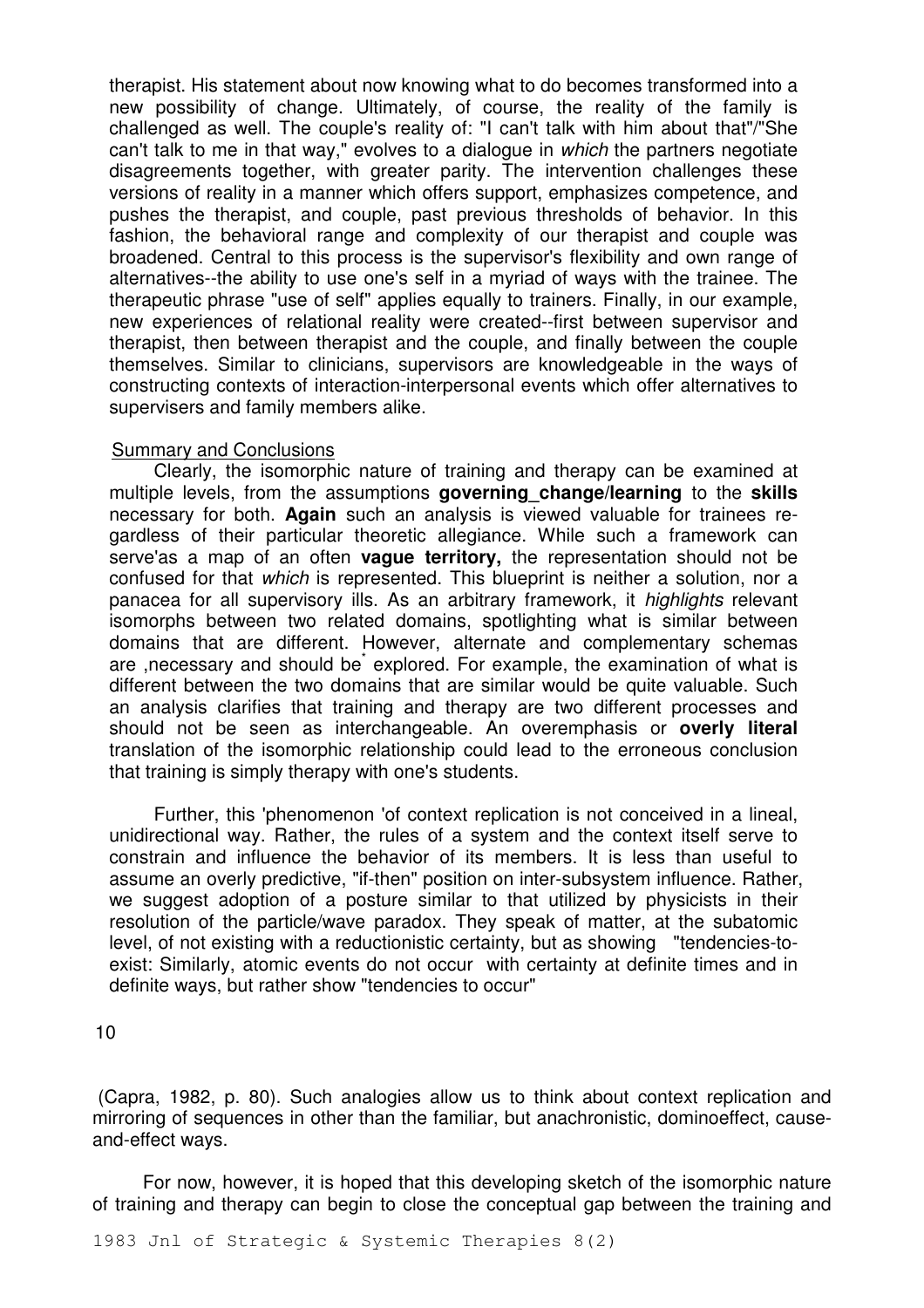clinical domains, and in the process, provide additional guidelines for learning and change.

## **Footnotes**

Minuchin and Fishman (1981) have also contributed to our working formulations of the usefullness of the isomorphism principle in training and therapy. They use isomorphic (iso: equivalent; morphs: structures) to describe those transactions in the family that are dissimilar in content, yet are identical at the level of form or process in that they follow the same system rules.

Many other sources outside of the psychotherapy field per se have enriched our understanding of the isomorphism principle. In this regard, the following are among those that have been particularly helpful: Bateson (1979; see also Liddle, 1981), Bronowski (1978), Burnham (1973), Capra (1975, 1982; see also Liddle, 1982), Hofstadter (1979), Jantsch (1975, 1980), LeShan & Margenau (1982), and Senechal & Fleck (1977).

## References .

Bateson, G. Mind and nature. N.Y.: Dutton, 1979.

- Bronowski, J. The visionary eye: Essays in the arts, literature, and science. Cambridge, MA: MIT Press, 1978.
- Burnham, J. The structure of art. N.Y.: Braziller, 1973.
- Capra, F. The tao of physics. Boulder, Colorado: Shambhala, 1975.
- Capra, F. The turning point. N.Y.: Simon & Schuster, 1982.
- Doehrmann, M. Parallel processes in supervision and psychotherapy. Bulletin of the Menninger Clinic, 1976, 40, (1).
- Ekstein, R., & Wallerstein, R. The teaching and learning of psychotherapy. N.Y.: Basic, 1958 (1st Edition); N.Y.: International Universities Press, 1972.
- Haley, J. Problem-solving therapy. San Francisco: Jossey-Bass, 1976.
- Haley, J. Leaving home. N.Y.: McGraw-Hill, 1980.

Hofstadter, D. Godel, Escher, Bach: An eternal golden brain. Basic, 1979.

11

- Hora, T. Contribution to the phenomenology of the supervisory process. American Journal of Psychotherapy, 1957, 11, 769-773.
- Jantsch, E. Design for evolution: Self-organization and planning in the life of human systems. N.Y.: Braziller, 1975.

Jantsch, E. The self-organizing universe: Scientific and human implications of the emerging paradigm of evolution. Oxford, England: Pergamon, 1980.